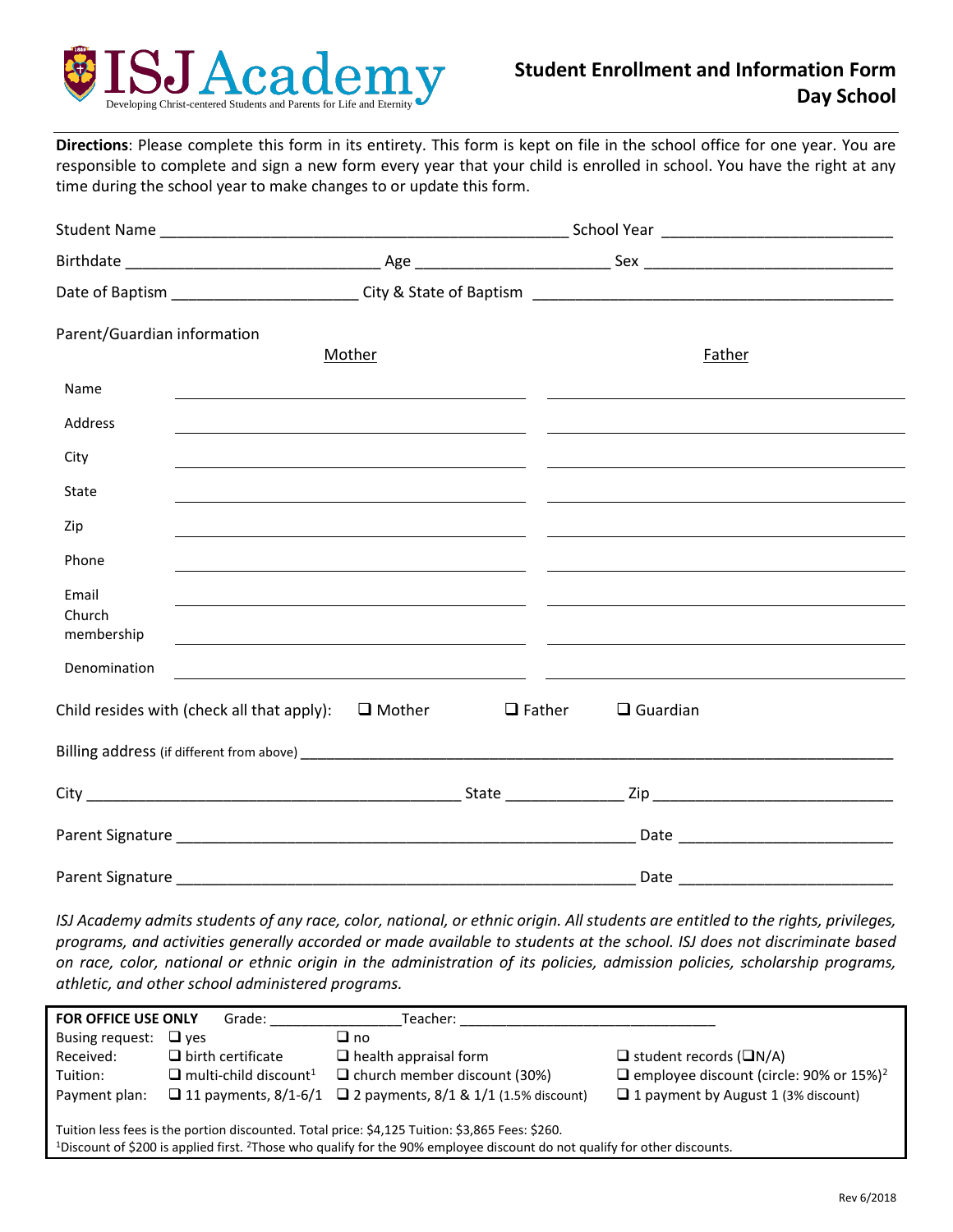# **HEALTH OF CHILD & EMEGENCY CONTACT INFORMATION**

State regulations require a completed health appraisal form for every child. This form is to be completed and signed by a physician or authorized medical professional. Your child's health appraisal must be completed and filed in the school office within ten days of the child's admittance into school or the child may be excluded from the program.

### **Please check all that apply to your child's health and provide additional information if necessary:**

 $\Box$  My child is in good health and immunizations are up to date.

 $\Box$  My child has asthma.

 $\Box$  My child has a peanut allergy.

My child has medication that is to be administered daily while at school. (Please complete the Medication Form)

\_\_\_\_\_\_\_\_\_\_\_\_\_\_\_\_\_\_\_\_\_\_\_\_\_\_\_\_\_\_\_\_\_\_\_\_\_\_\_\_\_\_\_\_\_\_\_\_\_\_\_\_\_\_\_\_\_\_\_\_\_\_\_\_\_\_\_\_\_\_\_\_\_\_\_\_\_\_\_\_\_\_\_\_\_\_\_\_\_\_\_\_\_\_\_\_\_

\_\_\_\_\_\_\_\_\_\_\_\_\_\_\_\_\_\_\_\_\_\_\_\_\_\_\_\_\_\_\_\_\_\_\_\_\_\_\_\_\_\_\_\_\_\_\_\_\_\_\_\_\_\_\_\_\_\_\_\_\_\_\_\_\_\_\_\_\_\_\_\_\_\_\_\_\_\_\_\_\_\_\_\_\_\_\_\_\_\_\_\_\_\_\_\_\_

\_\_\_\_\_\_\_\_\_\_\_\_\_\_\_\_\_\_\_\_\_\_\_\_\_\_\_\_\_\_\_\_\_\_\_\_\_\_\_\_\_\_\_\_\_\_\_\_\_\_\_\_\_\_\_\_\_\_\_\_\_\_\_\_\_\_\_\_\_\_\_\_\_\_\_\_\_\_\_\_\_\_\_\_\_\_\_\_\_\_\_\_\_\_\_\_\_

 $\square$  My child has the following allergies (please list):

My child has the following restrictions placed on physical activity (please list): \_\_\_\_\_\_\_\_\_\_\_\_\_\_\_\_\_\_\_\_\_\_\_\_\_\_\_\_\_\_\_\_

## **DOCTOR INFORMATION**

*In case of an emergency, such as an accident or serious illness, I understand that the school shall attempt to contact the doctor listed above and follow the doctor's directions. If ISJ cannot contact the doctor, I authorize the school to take whatever steps deemed necessary.*

\_\_\_\_\_\_\_\_\_\_\_\_\_\_\_\_\_\_\_\_\_\_\_\_\_\_\_\_\_\_\_\_\_\_\_\_\_\_\_\_\_\_\_\_\_\_\_\_\_\_\_\_\_\_\_\_\_\_\_\_\_\_\_\_\_\_\_\_\_\_\_\_\_\_\_\_\_\_\_\_\_\_\_\_\_\_\_\_\_\_\_\_\_\_\_\_\_

**Initials \_\_\_\_\_\_\_\_\_**

**ALTERNATE CAREGIVER:** If I am unable to pick up or drop off my child, I authorize the following person/s to drop off or to pick up my child on a regular basis.

Name \_\_\_\_\_\_\_\_\_\_\_\_\_\_\_\_\_\_\_\_\_\_\_\_\_\_\_\_\_\_\_\_\_\_\_\_\_\_\_\_\_\_\_\_\_\_\_\_\_\_\_ Phone \_\_\_\_\_\_\_\_\_\_\_\_\_\_\_\_\_\_\_\_\_\_\_\_\_\_\_\_\_\_\_\_\_\_\_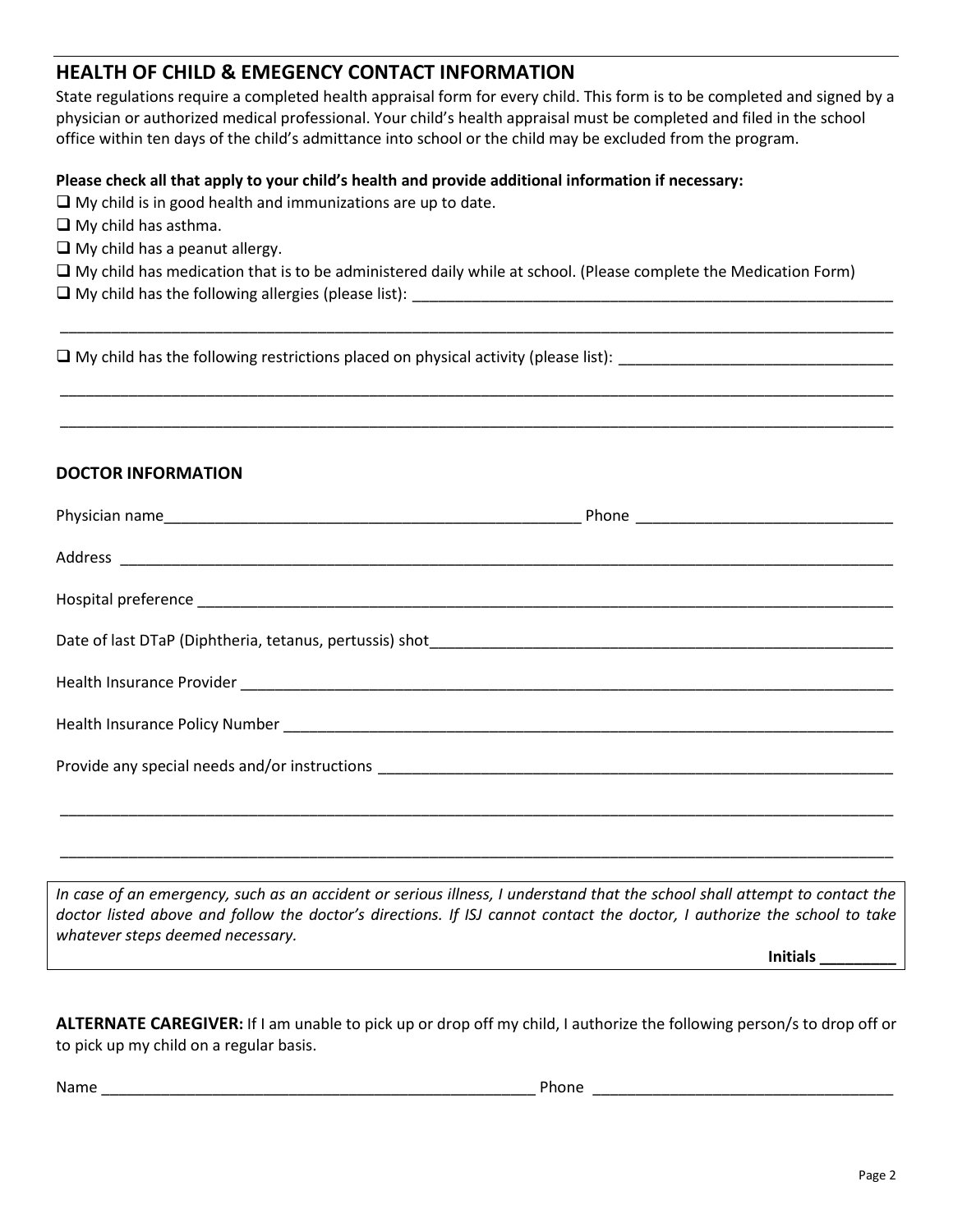**EMERGENCY CONTACT INFORMATION:** In case I/we am unavailable during an emergency, please contact either of the following two people who will assume temporary care of my child until I am available.

|              | Person 1 | Person 2 |
|--------------|----------|----------|
| Name         |          |          |
| Address      |          |          |
| City         |          |          |
| State        |          |          |
| Zip          |          |          |
| Phone        |          |          |
| Email        |          |          |
| Relationship |          |          |
|              |          |          |

## **ACKNOWLEDGEMENTS AND PERMISSIONS**

Please read the following statements and policies, select an option when necessary to grant or deny permission, and initial each to indicate you have read each item.

#### **PARENTIAL COMMITTMENT**

I acknowledge that I do my best to commit to giving 30 hours of time and talents per family (15 hours for single-parent families) for the year to help the school grow and improve. In the event the year passes and only partial hours are fulfilled, a billing statement of the remaining hours multiplied by Michigan's minimum wage will be sent home. This is a bill and shall be acknowledged as such.

In addition I commit to the following:

- Commit to dressing your child according to the dress code of ISJ Academy.
- Commit to supporting the administration and staff of ISJ as they use the discipline policy as a tool to teach students to radiate the love of Jesus in thought, word, and deed.
- Commit to resolving problems by following the principles found in our Lord's direction in Matthew 18:15-17. Adapted for our school:
	- o Speak to the person with whom you have a conflict.
	- o If there is no resolution, take the matter to the principal
	- $\circ$  If there is still no resolution, take the matter up with the Joint Board.

The goal of these steps is always to restore relationships and, in so doing, promote sharing of the gospel of Jesus Christ.

Commit to uplifting and praying for the staff of ISJ Academy. **Initials** and  $\sum$ 

## **RELEASE OF WRITTEN OR VISUAL ARTWORK**

I/We being the parents/guardians of the student named above, hereby consent that the written or visual artwork of my child during the school year while enrolled as a student at ISJ Academy may be used as indicated in any of the following ways. The student's work may be used in the school newsletter, in local newspapers, school brochures, power point presentations, the school website, app, and on the official school Facebook pages. The work may be identified by the following **(please select one)**:

- $\Box$  First name and grade
- $\Box$  First name only
- **□** Grade only

**I** I DO NOT give my consent to have my child's written or visual artwork used by ISJ Academy. **Initials** limitials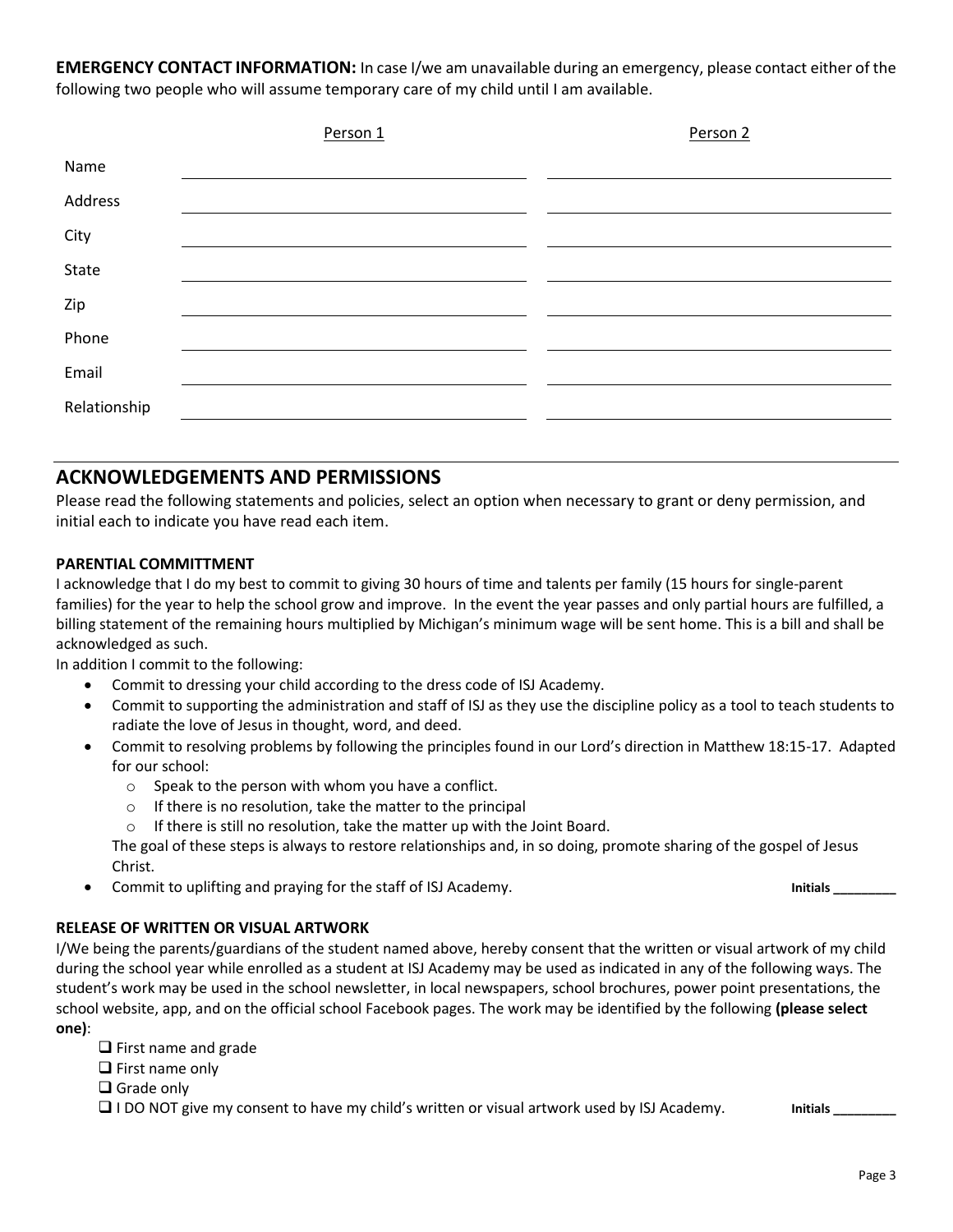#### **PHOTO RELEASE**

I/We, being the parents/guardians of the student named above hereby consent that the photographs or videos taken of my child during the school year while enrolled as a student at ISJ Academy may be used in the following ways. These pictures may be used on school bulletin boards, in the school newsletter, in local newspapers, school brochures, power point presentations, the school website, app, and the official school Facebook pages. When pictures of students are placed on the internet, there will be no personal identification of any student by name. **Please, select one**:

- $\Box$  I give my consent to have my child's photos to be used by ISJ Academy.
- □ I DO NOT give my consent to have my child's photos used by ISJ Academy. **Initials** and the unitials

#### **TUITION**

I have read the tuition policy and agree my commitment to paying tuition and fee obligations on time. The following is a summary of the tuition policy set in the ISJ Policy & Procedures Handbook:

- Tuition includes a non-refundable registration fee of \$250 and a \$10 insurance fee; neither qualifies for any discount.
- ISJ requires a 30-day notice for withdrawal.
- If tuition has been paid in full and you withdrawal your child:
	- o before August 15, a 90% refund shall be made.
	- o on or after August 15 but before September 15, a 70% refund shall be made.
	- o on or after September 15 but before October 15, a 50% refund shall be made.
	- o on or after October 15, no refund shall be made.
- If tuition is paid in two installments, where one payment has been made and you withdrawal your child:
	- before August 15, a 90% refund shall be made.
	- o on or after August 15 but before September 15, a 70% refund shall be made.
	- o on or after September 15, no refund shall be made.
- Monthly tuition is non-fundable. Tuition will be billed 30 days from written notification to ISJ of withdrawal.
- If payments are 30 days overdue, the account will be classified as outstanding/bad debt and the process outlined in the Policy & Procedures Handbook applies.
- Account balances must be current for your child to begin the school year. If balances are outstanding, your child will not be allowed to enroll.
- A \$1 late fee will be charged for each day tuition is late.
- Any check returned for non-sufficient funds will be charged a \$25 fee. **Initials** and the state of the limitials

#### **USE OF PESTICIDES**

As part of ISJ's pest management program, pesticides are occasionally applied. You have the right to be informed of any pesticide application made to the school grounds or buildings. In certain emergencies, pesticides may be applied without prior notice, but you will be provided notice following any such application. **Please, select one**:

- $\Box$  I do want to be notified me prior to the use of pesticides
- I do not want to be notified prior to the use of pesticides **Initials \_\_\_\_\_\_\_\_\_**

#### **CHROMEBOOK & INTERNET USE POLICY**

I have read and agree to the Chromebook and Internet User Agreement outlined in the ISJ Policy and Procedure Handbook. Furthermore, I understand and agree that if the Chromebook is damaged, I am responsible to pay for the full/replacement cost of the Chromebook and/or AC power adaptor. When my child brings home the Chromebook, I agree that it will always be used in a common family location so adult supervision can be maintained at all times. **In the analy constant in** 

#### **RECEIPT OF HANDBOOK**

I acknowledge that I have received a copy of ISJ Academy's policy and procedures manual. I understand that it provides guidelines and summary information about ISJ's personnel policies, procedures, benefits, and rules of conduct. I also understand that I am responsible to read, understand, become familiar with, and comply with the standards that I have been established. I further understand that ISJ reserves the right to modify, supplement, rescind, or revise any provision, benefit, or policy from time to time, with or without notice, as it deems necessary or appropriate. **Initials Initials Initials**